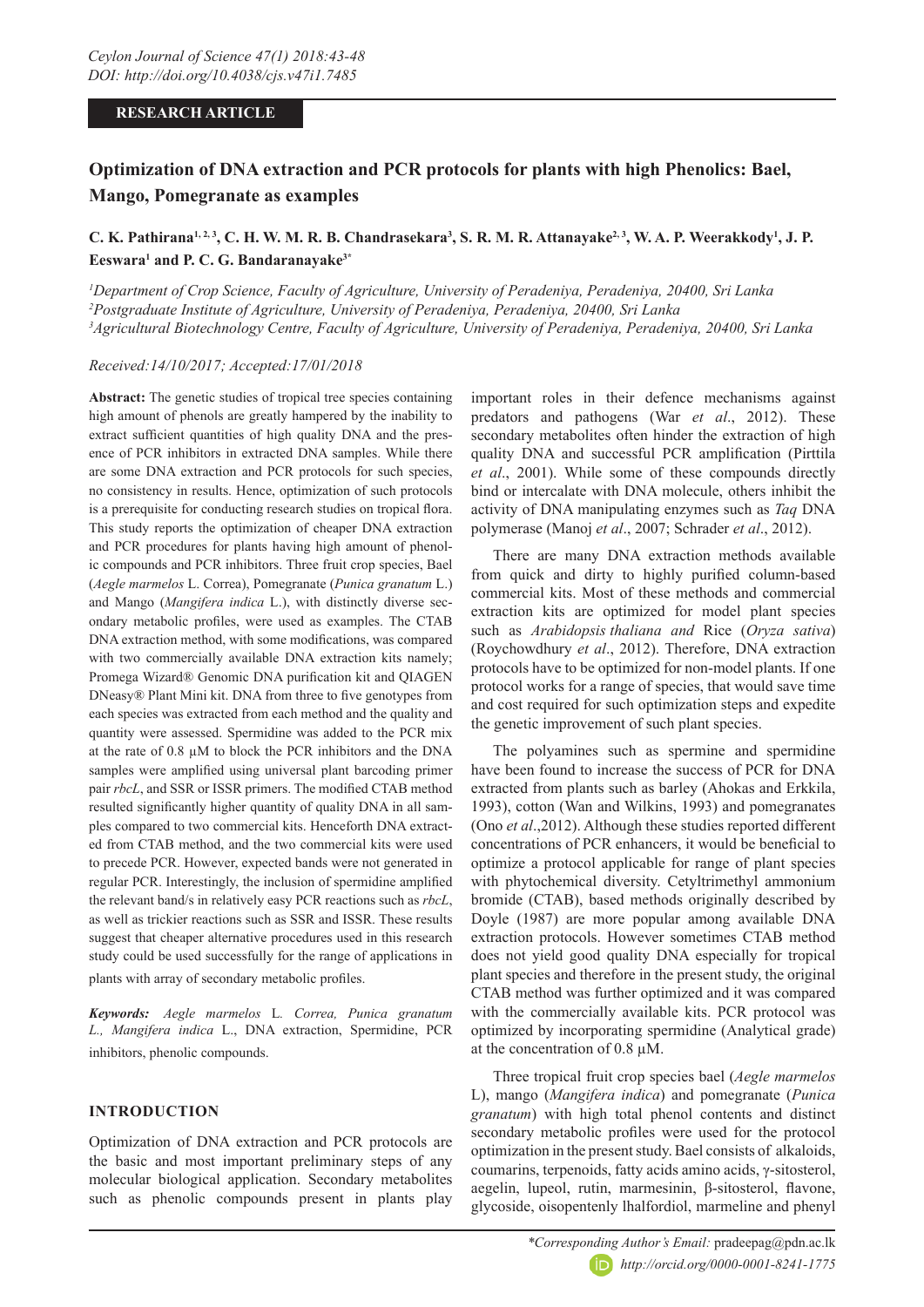The genomic DNA extraction from ground leaf and stem bark materials were also conducted using two commercially available kits, Promega Wizard® Genomic DNA Purification (Cat. No: A1120) and QIAGEN DNeasy® Plant Mini (Cat. No.: 69104), following the manufacturers guidelines.

### **DNA quantification and assessment of quality**

The quantity of isolated total genomic DNA was determined using NanoDrop spectrophotometer (Nano2000, Thermoscientific). The quality of samples was assessed with the 260/280 and 260/230 readings given by the NanoDrop spectrophotometer and further verified by using 1% agarose gel electrophoresis.

# **PCR**

Two different PCRs were carried out for each sample. PCR amplification was done with universal barcoding primer pair *rbc*L, (Forward: 'ATGTCACCACAAACAGAGACTAAAGC3', and Reverse: 'CTTCTGCTACAAATAAGAATCGATCTC3') (Kress and Erickson, 2007) and ISSR primers or SSR primer pairs (Table 01). PCR was carried out in a 25 µL reaction volume containing  $l \times PCR$  buffer, 1.5 mM MgCl<sub>2</sub>, 200 µM dNTP (Promega, Cat No: U1515), 0.2 µM of each primer (Integrated DNA technologies), 50 ng of DNA, 0.8 µM spermidine and 1 Unit Go*Taq* FlexiDNA polymerase (Promega, Cat No: M8295). Same reactions were performed in the absence of spermidine. The PCR cycle consisted of 94 °C of initial denaturation for 5 min, followed by 35 cycles of 94 °C for 1 min, 55 °C for 30 sec and 72 °C for 1 min and final extension at 72 °C for 5 min. A total of 10 µL from each PCR product was separated using 2% Agarose gels containing 0.5 µg/mL ethidium bromide.

# **RESULTS AND DISCUSSION**

Applications of PCR in plant research are unlimited and isolation of high quality DNA is a prerequisite for PCR amplification (Pirttila *et al*., 2001). However, unlike in animals or microbes, DNA isolated from plants is usually contaminated with various secondary metabolites.

alanine, glycine, γ-aminobutyric acid, kinic acid, shikimic acid and the tetracyclic triterpenoids cycloart-24-en-3β,26diol, 3-ketodammar-24 (E)-en-20S,26-diol, C-24 epimers of cycloart-25 en 3β,24,27-triol and cycloartan-3β,24,27-triol (Shah *et al*., 2010). Punicalagin α and β are considered as major compounds contribute to the high phenolic activity in pomegranate (*Punica granatum*) (Mohammad and Kashani, 2012; Viuda-Martos *et al*., 2010). Morever these three species are important medicinally and economically awaiting further research studies from genetic characterisation to crop improvement in local context. Therefore, objective of the present study was to optimize the DNA extraction and PCR protocols for bael, mango and pomegranate.

### **MATERIALS AND METHODS**

### **Plant materials collection**

Immature leaves from five elite bale accessions (Department of Agriculture, Sri Lanka, 2017), four pomegranate selections (two Sri Lankan selections, a Chinese selection and an exotic variety; Wonderful) and stem bark from three *Karthakollomban* mango accessions were collected. They were ground into fine powder using liquid nitrogen and stored in -80 °C.

# **DNA Extraction**

# *CTAB method*

About 300 mg of finely ground plant materials were mixed with 500  $\mu$ L pre-warmed 2× CTAB extraction buffer (50 mM CTAB, 950 mM NaCl, 100 mM Tris pH 8.0 and 20 mM EDTA pH 8.0 and 0.2% β mercaptoethanol) and incubated for 1h at 60 °C while mixing at every 15 mins. Then 500  $\mu$ L of chloroform/ isoamyl alcohol (24:1) was added and centrifuged at 12000 rpm for 15 min. The supernatant was transferred to a fresh tube and 500 µL of isopropanol was added. Then it was incubated at -20 °C for 30 min. and centrifuged at 12000 rpm for 5 mins. The supernatant was discarded and the DNA pellet was washed with 500  $\mu$ L of 70% alcohol followed by air drying. The DNA pellet was re-suspended using 30  $\mu$ L of nuclease free water and stored at -20 °C. Chloroform/isoamyl alcohol (24:1) extraction was repeated one more time as the minor

|  |  |  |  | <b>Table 1:</b> SSR and ISSR markers used for the PCR. |  |  |  |  |
|--|--|--|--|--------------------------------------------------------|--|--|--|--|
|--|--|--|--|--------------------------------------------------------|--|--|--|--|

| <b>Species</b> | <b>Primer</b>                                        | <b>Sequence</b>                                                                  |  |  |
|----------------|------------------------------------------------------|----------------------------------------------------------------------------------|--|--|
| <b>Bael</b>    | <b>SSR</b><br>(Rutaceae family specific)             | NTCP9 Forward 5'CTTCCAAGCTAACGATGC3'<br>NTCP9 Reverse 5'CTGTCCTATCCATTAGACAATG3' |  |  |
| Pomegranate    | <b>ISSR 842</b>                                      | 5'GAG AGA GAG AGA GAG AYG3'                                                      |  |  |
| <b>Mango</b>   | <b>SSR 84</b><br>(Mangifera indica species specific) | Forward 5'ACTGCCACCGTGGAAAGTAG3'<br>Reverse 5'ACTGCCACCGTGGAAAGTAG3'             |  |  |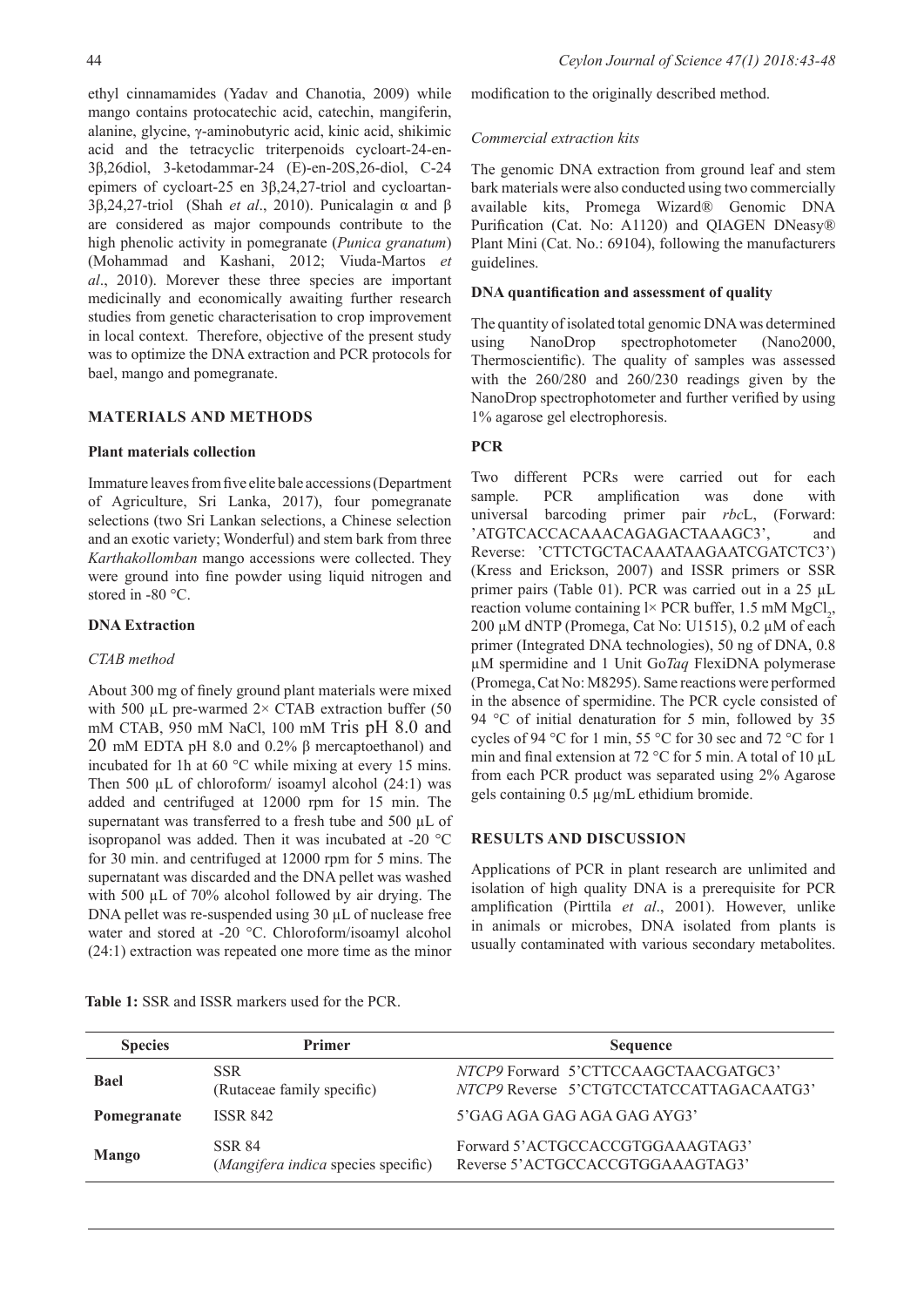#### *C. K. Pathirana et al.*

Co-isolation of polysaccharides, polyphenols, RNA and other secondary metabolites interfere with PCR amplification (Demeke and Jenkins, 2010, Sahu *et al*., 2012). Polyphenolic compounds interact irreversibly with DNA, resulting inability of different modifying enzymes to manipulate the DNA (Manoj *et al*., 2007). Polysaccharides present in isolates make the DNA solution highly viscous and make it difficult for pipetting (Fang *et al*., 1992).

The removal of PCR inhibitors (Fredricks and Relman, 1998) and use of spermidine (Wang *et al*., 2012) to improve the PCR efficiency are previously reported. For example, in barley (Ahokas and Erkkila, 1993), cotton (Wan and Wilkins, 1993), pomegranate (Ono *et al.,* 2012) and human stool samples (Roperch *et al*., 2015, Kikuchi

*et al*., 2010). However, the quantity per reaction varies in different applications reported. Therefore, here we present and discuss an optimized CTAB based DNA extraction protocol and spermidine unified PCR protocol applicable for a wide range of plant species with different secondary metabolic profiles.

#### **DNA extraction**

Since allocation of funds for research work is limited in developing countries like Sri Lanka, scientists should track into low-cost methodologies. In that regard, it would be more beneficial to improve CTAB extraction procedure rather than optimizing expensive column based methods to collect good quality DNA. Even in the long run, low



**Figure 1:** Agarose (1%) gel electrophoresis of genomic DNA extracted from different methods A: CTAB Method (ladders are not shown and DNA samples of three species were separately electrophoresed); B: Modified CTAB method, C: Promega Wizard® Genomic DNA Purification kit, D: QIAGEN DNeasy® Plant Mini kit. L: 1kb DNA molecular weight marker (cat no. promega G571A), B1, B2, B3, B4, B5: five elite accessions of Bael, P1, P2, P3, P4 : four selections of Pomegranate, M1, M2 and M3: three selections of mango.

|  |  | Table 2: Assessment of quality and quantity of extracted DNA |
|--|--|--------------------------------------------------------------|
|--|--|--------------------------------------------------------------|

| <b>Species</b> | <b>DNA</b> extraction method                 | DNA concentration $(ng/\mu L)$ | 260/280 | 260/230 |
|----------------|----------------------------------------------|--------------------------------|---------|---------|
| Bael           | $CTAB*$                                      | $1250$ <sup>a</sup>            | 1.71    | 0.92    |
|                | Promega Wizard® Genomic DNA Purification kit | 85 <sup>b</sup>                | 1.75    | 1.12    |
|                | OIAGEN DNeasy® Plant Mini kit                | 82 <sup>b</sup>                | 1.79    | 1.31    |
| Pomegranate    | $CTAB*$                                      | $1300^{\mathrm{a}}$            | 1.65    | 0.82    |
|                | Promega Wizard® Genomic DNA Purification kit | 65 <sup>b</sup>                | 1.76    | 0.92    |
|                | QIAGEN Dneasy® Plant Mini kit                | 87 <sup>b</sup>                | 1.81    | 0.87    |
| Mango          | $CTAB*$                                      | $1150^{\circ}$                 | 1.50    | 0.85    |
|                | Promega Wizard® Genomic DNA Purification kit | 78 <sup>b</sup>                | 1.72    | 0.98    |
|                | OIAGEN Dneasy® Plant Mini kit                | 99b                            | 1.76    | 0.87    |

\* The modified CTAB method was used.

Means denoted by the same letter within the column are significantly different at P< 0.05.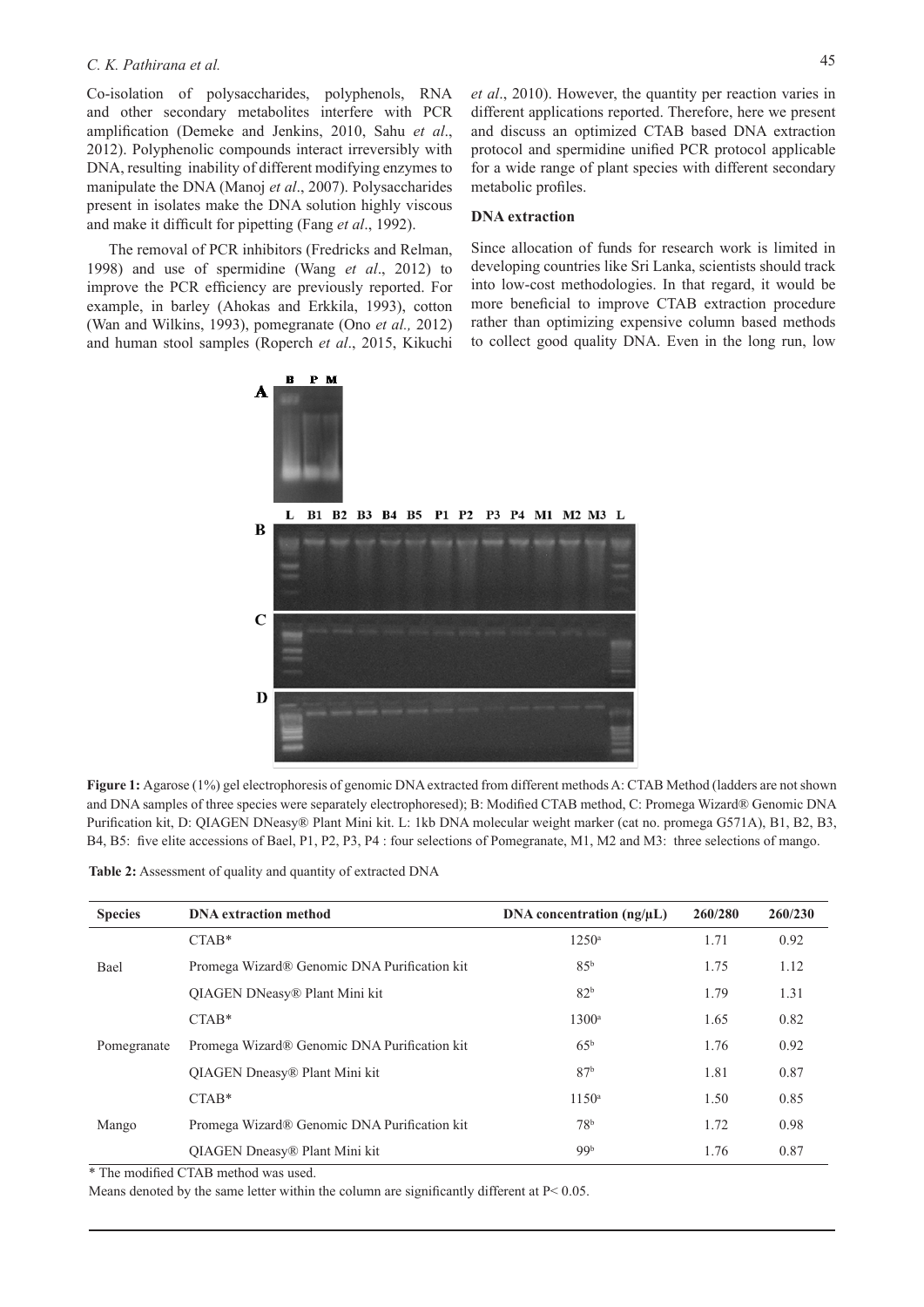

**Figure 2:** Comparison of the effect of spermidine in PCR amplification (A) plant barcoding region using rbcLprimer(550 bp band was detected). (B) SSR (300 bp band) and ISSR marker regions (300-600 bp band/s) L: 100 bp DNA molecular weight marker (cat no. QIAGEN 239035); B1, B2, B3, B4, B5: five elite selections of Bael; P1, P2, P3, P4: four selections of Pomegranate; M1, M2, M3: three selections of Mango.

cost methods preferred for large scale genotyping and other applications as commercial kits are not affordable in that context.

NanoDrop readings and agarose gel electrophoresis confirmed the presence of DNA in all the samples (Table 2 and Figure 1). For CTAB method, mostly low intense and smear like bands were observed (Figure 1A). However, the modified CTAB method showed significantly higher NanoDrop readings than those of commercial kits with mean DNA concentrations of 1233 ng/µL and 83 ng/µL respectively. Similarly, when same volumes of DNA loaded into an agarose gel, high intense bands were observed for CTAB method compared to kits (Figure 1B, 1C and 1D). NanoDrop readings of 260/280 and 260/230 values were more or less similar among different methods (Table 2). However, DNA extracted with CTAB method showed presence of relatively higher phenolic content and other low molecular weight contaminants (Figure 1B).

The original CTAB protocol (Doyle and Doyle, 1987) has modified a lot over time. Here, other than minor modifications in incubation time and volumes, the key modification was repeating the 24:1 chloroform/ isoamyl alcohol step. This additional step increased the quality of extracted DNA drastically, compared to single step. It is mainly due to removal of phenolic compounds and other secondary metabolites present in the samples. Though accuracy is less in spectrometer based concentration measurements, it is still used widely. According to the results, modified CTAB protocol has given significantly higher concentration of DNA compared to the commercially available kits with same amount of starting materials. Though there is no observable RNA contamination, there is little polyphenol or other substances remaining in the sample, appear as a smear. Higher concentrations achieved with modified CTAB protocol are obviously beneficial for applications such as genotyping needed to use the same sample with different primer combinations.

#### **PCR**

The universally accepted plant barcoding region; *rbcL* has been amplified successfully from many plant species (Group, CBOL Plant Working e*t al* 2009). However, neither modified CTAB extracted DNA samples nor the commercial kits successfully amplified the *rbcL* region in

the absence of spermidine (Figure 2A). However, inclusion of spermidine into the reaction had positive effect on PCR amplification and resulted the expected band of ~550bp in all samples.

Both quality and quantity of DNA are critical for the applications such as SSR, ISSR and RAPD. Therefore, in addition to amplification of *rbcL* region, same samples were amplified with either SSR or ISSR primers. While for bael, Rutaceae family specific SSR markers 12 (R) 13 (F) which supposed to result a  $\sim$ 300 bp fragment were used, mango samples were amplified with species specific SSR marker 84 (R  $\&$  F) with expected band size of  $\sim$ 300 bp. Pomegranate DNA samples were amplified with ISSR primer 842 and it resulted two products in the range of 300 -600 bp. As in the *rbcL* example, no PCR amplification was observed for SSR and ISSR for all samples without adding spermidine. Incorporation of spermidine resulted clear, repeatable amplification in all the samples (Figure 2B). The results confirm that the effect of remaining contaminants in DNA extracted with modified CTAB method could suppress with the inclusion of spermidine.

A concentration series of spermidine was tested with similar PCR conditions and 0.8 µM was en-counted as the optimum concentration. Optimization of PCR amplification conditions by the addition of spermidine significantly enhanced the amplification of universally accepted bar coding region *rbcL*, SSR and ISSR markers in all three fruit species. Other than the selected species, PCR amplification of *Gotukola* (*Centella asiatica*), *Kithul (Cryota urenus), Strobilanthes* and *Sandalwood* (*Santalum album*) with high phenolic content was successful in the presence of spermidine (data not shown). Thus, the broad spectrum applications indicate that the possibility of routine supplement of spermidine for PCR reactions to overcome inhibition generated from secondary metabolites. Further, inclusion of spermidine had no negative effect on PCR reactions with high quality DNA extracted from species such as *Arabidopsis* or *Oryza*. Previous findings suggest that spermidine attenuate the DNA intercalater, actinomycin D, which is a natural inhibitor of transcription and replication (Wang *et al*., 2012). Further, the polyamines such as spermine and spermidine are known to induce autophagy in cell lines (Madeo *et al*., 2010), improve responses to chemotherapy (Allen *et al*., 2007) and found to present in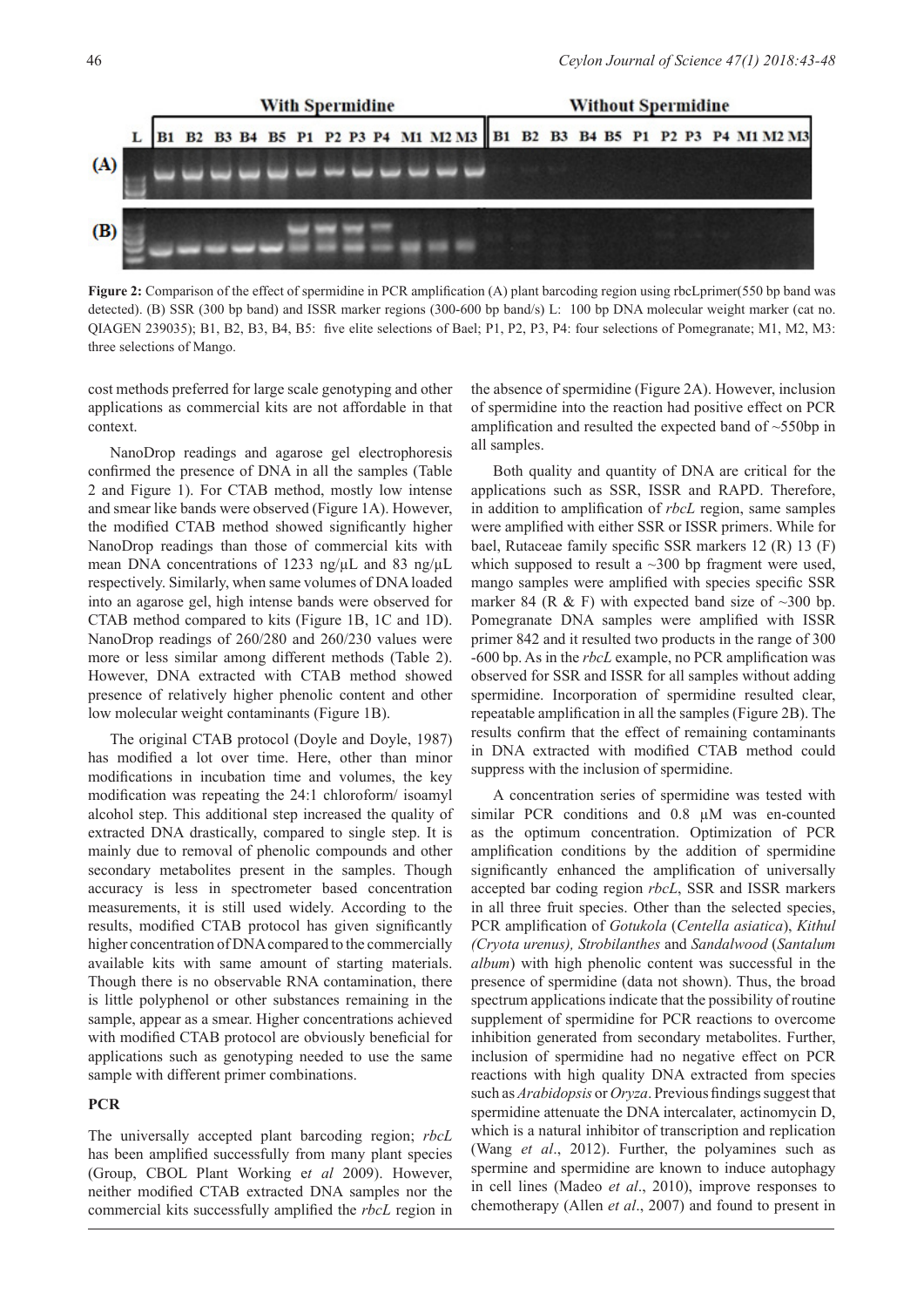#### *C. K. Pathirana et al.*

breast milk as an important ingredient (Atiya-Ali *et al*., 2014).

Overall, optimized CTAB DNA extraction together with incorporation of spermidine successfully amplified relatively easy PCR reactions as well as difficult PCR reactions from all three plant species considered. Therefore, the results of this research provide evidence for the wide range of applications of optimized protocols, for different plant species and different types of PCR amplifications.

#### **CONCLUSIONS**

DNA extraction from the plant species that consist of high amount of phenolic compounds could be accomplished with all three extraction methods tested here. However, with the same amount of starting materials, the modified CTAB method yielded higher amount of total DNA than commercial kits, without sacrificing the quality. Inclusion of spermidine at the rate of 0.8 µM improved the efficiency of PCR for easily amplifiable and difficult primer pairs in all the species reported. It could be concluded that, CTAB method with necessary modifications yields high quality DNA and the inclusion of spermidine facilitates successful amplification in PCR for all the three species implying the importance of alleviating PCR inhibitors.

### **ACKNOWLEDGEMENTS**

Authors would like to acknowledge the financial assistance given by the National Science Foundation of Sri Lanka (Grant No: NSF/2015/BT/05), National Research Council of Sri Lanka (Grant No: 12-113) and the University Grant Commission of Sri Lanka (Grant No: UGC/VC/DRIC/ IRG/2014/PDN) for carrying out the research. Further, we would like to acknowledge the assistance given by Dr. (Mrs.) K.W. Ketipearachchi, Deputy Director, Mr. K.L. Gamlath of Department of Agriculture and the staff of the Fruit Crop Research and Development Institute, Department of Agriculture, Gannoruwa for providing plant materials. The staff members of the Agricultural Biotechnology Centre, Faculty of Agriculture, University of Peradeniya are also acknowledged for their assistance.

#### **REFERENCES**

- Ahokas, H. and Erkkila, M.J. (1993). Interference of PCR amplification by the polyamlnes, spermine and spermidine. *PCR Methods and Applications.* **3**: 65-68.
- Allen, W.L., McLean, E.G., Boyer, J., McCulla, A., Wilson, P.M., Coyle, V., Longley, D.B., Casero-Jr. R.A. and Johnston P.G. (2007). The role of spermidine/ spermine N<sup>1</sup>-acetyltransferase in determining response to chemotherapeutic agents in colorectal cancer cells. *Molecular Cancer Therapeutics.* **6**(1): 128-137.
- Atiya-Ali, M., Strandvik, B., Sabel, K.G., Palme-Kilander C., Strömberg R. and Yngve A. (2014). Polyamine levels in breast milk are associated with mothers' dietary intake and are higher in preterm than full-term human milk and formulas. *Journal of Human Nutrition and Dietetics.* **5**: 459-467.
- Demeke, T. and Jenkins, G.R. (2010). Influence of DNA extraction methods, PCR inhibitors and quantification methods on real-time PCR assay of biotechnologyderived traits. *Analytical and Bioanalytical Chemistry.*  **396**(6): 1977-1990.
- Doyle, J.J. and Doyle, J.L. (1987). A rapid DNA isolation procedure for small quantities of fresh leaf tissue. *Phytochemistry Bulletin.* **19**: 11-15.
- Fang, G., Hammar, S. and Grumet, R. (1992) A quick and inexpensive method for removing polysaccharides from plant genomic DNA. *Biotechniques.* **13**(1)): 52-54.
- Fredricks, D.N. and Relman, D.A. (1998). Improved amplification of microbial DNA from blood cultures by removal of the PCR inhibitor sodium polyanethol esulfonate. *Journal of Clinical Microbiology.* **36**(10): 2810-2816.
- Group, CBOL Plant Working, *et al*., (2009). A DNA barcode for land plants. *Proceedings of the National Academy of Sciences.* **106**(31): 12794-12797.
- Kikuchi, A., Sawamura, T., Kawase, N., Kitajima, Y., Yoshida, T., Daimaru, O., Nakakita, T. and Itoh, S. (2010). Utility of spermidine in PCR amplification of stool samples. *Biochemical Genetics.* **48**(5-6): 428-432.
- Kress, W.J. and Erickson, D.L. (2007). A two-locus global DNA barcode for landplants: The coding *rbcL*  gene complements the non-coding *trnH-psbA* spacer region. *PLoS ONE.* **2**(6): e508. doi:10.1371/journal. pone.0000508.
- Madeo, F., Eisenberg, T., Büttner, S., Ruckenstuhl, C. and Kroemer, G. (2010). Spermidine: a novel autophagy inducer and longevity elixir. *Autophagy.***6**(1): 160-162.
- Manoj, K., Tushar, B. and Sushama, C. (2007). Isolation and purification of genomic DNA from black plum (*Eugenia jambolana* Lam.) for analytical applications. *International Journal of Biotechnology & Biochemistry.*  **3**(1): 49-55.
- Mohammad, S.M. and Kashani, H.H. (2012). Chemical composition of the plant *Punica granatum* L. (Pomegranate) and its effect on heart and cancer: a review. *Journal of Medicinal Plants Research.* **6**(40): 5306-5310.
- Ono, N.N., Bandaranayake, P.C.G. and Tian, L. (2012). Establishment of pomegranate (*Punica granatum*) hairy root cultures for genetic interrogation of the hydrolyzable tannin biosynthetic pathway. *Planta.*  **236**(3): 931-941.
- Pirttilä, M.A., Hirsikorpi, M., Kämäräinen, T., Jaakola, L. and Hohtola A. (2001). DNA isolation methods for medicinal and aromatic plants. *Plant Molecular Biology Reports.* **19**(3): 273a-273e.
- Roperch, J.P., Benzekri, K., Mansour, H. and Incitti, R. (2015). Improved amplification efficiency on stool samples by addition of spermidine and its use for non-invasive detection of colorectal cancer. *BMC Biotechnology.* **15**(1):41.
- Roychowdhury, R., Karmakar, J. and Dey, N. (2012). PCRcompatible genomic DNA isolation from different tissues of rice (*Oryza sativa*) for SSR fingerprinting. *EurAsian Journal of BioSciences.* **6**: 85-90.
- Sahu, S.K., Thangaraj, M. and Kathiresan, K. (2012).